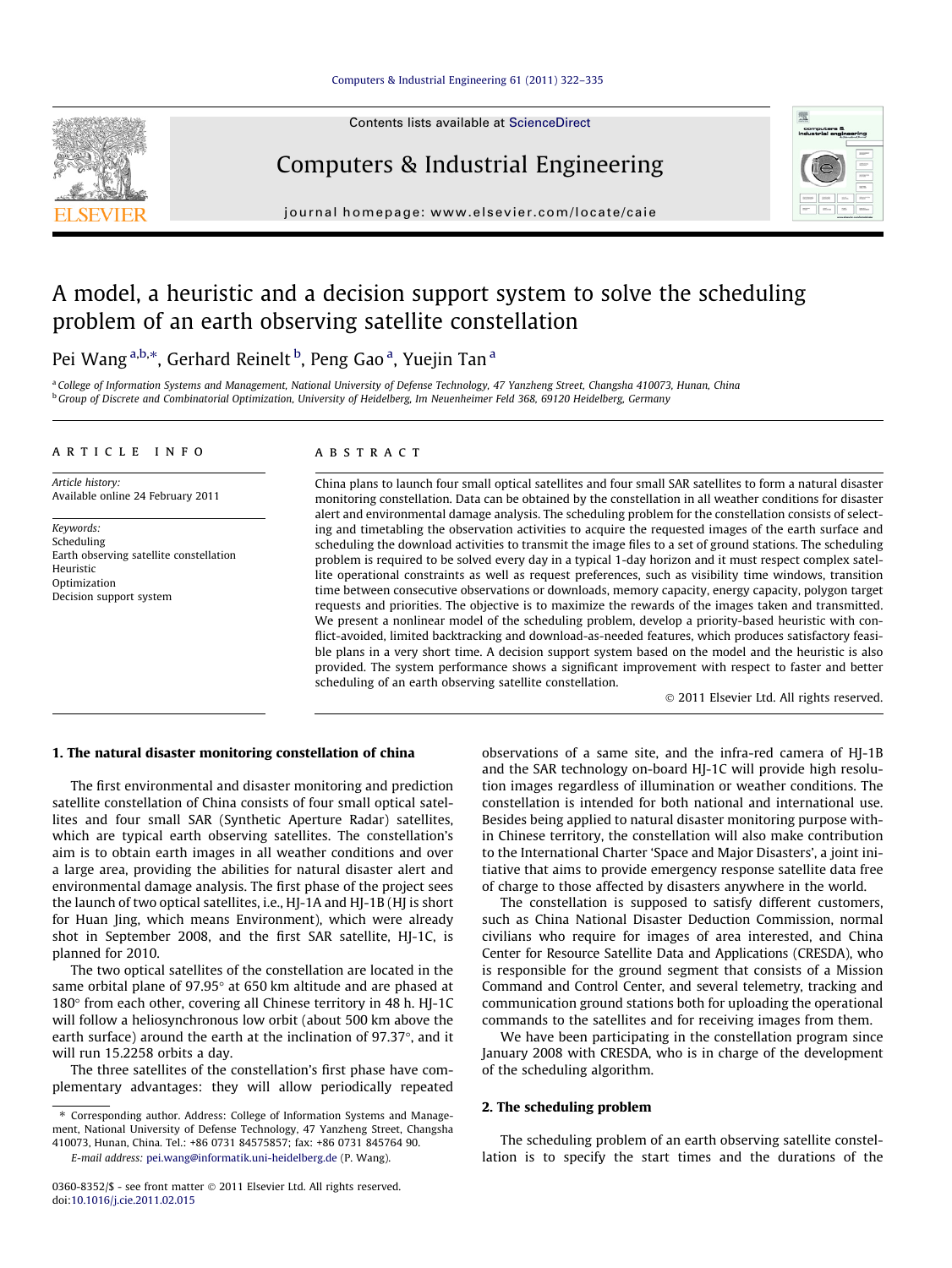observation activities to acquire the requested images of the earth surface, as well as to specify the start times and the durations of the download activities to transmit the images back to a set of ground stations.

The problem is difficult because of lots of characteristics associated with satellite observation and download capabilities, such as observation and download time windows, on-board storage capacities, transition times between consecutive activities, and chronological sequence requirements between observations and downloads. The problem difficulty also comes from the large scale of the real problem instances. Take the typical one-day schedule horizon for example, due to the satellite agility, satellites can look at the left and right sides of their ground tracks, and they can also image the targets before or after flying above the targets. Therefore, each target can have up to 10 observation opportunities, and each opportunity corresponds to a time window larger than the observation span required. If every day we have hundreds of requested targets, the number of observation time windows could be thousands, so could the download time windows between satellites and ground stations. The high freedom for the time window selection and the start time selection makes the problem complexity higher.

## 2.1. Literature review

Since lots of satellite applications in practice require an optimal, if possible, or a satisfactory observing schedule for a special satellite, most researchers concentrate on single satellite scheduling problems. [Hall and Magazine \(1994\)](#page--1-0) considered an observation scheduling problem for a spacecraft respecting time window constraints. [Bensana, Verfaillie, Agnese, Bataille, and Blumstein](#page--1-0) [\(1996, 1999\) and Vasquez and Hao \(2001\)](#page--1-0) studied the daily observation scheduling problem for Spot satellite of France. Singlesatellite-single-orbit scheduling problems were also researched by [Gabrel, Moulet, Murat, and Paschos \(1997\) and Cordeau and](#page--1-0) [Laporte \(2005\),](#page--1-0) and the latter solved instances with up to 50 requests through tabu search techniques. A SAR satellite scheduling problem was solved by [Harrison, Price, and Philpott \(1999\)](#page--1-0) through a partial enumeration method.

Although the technical development of satellites and payloads makes the satellite agility possible in the recent years, most earth observing satellites are still non-agile satellites. For non-agile satellites, since the observation start time is fixed in the time window, the problem is actually a selection problem, whereas, for agile satellites, since the observation start time is variable, the problem is a selection and scheduling problem. The agility gives rise to much more scheduling opportunities, therefore brings a potentially better efficiency of the satellites. On the other hand, the agile satellite scheduling problem is much more difficult due to the fact that the compatibilities between images can be no longer easily precomputed. All of the above literature considered problems for nonagile satellites, although [Hall and Magazine \(1994\)](#page--1-0) took the start time as a variable, they did not take into account the compatibilities between images, and so did [Cordeau and Laporte \(2005\)](#page--1-0). [Gabrel](#page--1-0) [et al. \(1997\)](#page--1-0) actually researched on an agile satellite, because they discussed in details about the rolling and pitching angle adjustment, despite not mentioning the agility explicitly. It is believed that Lemaītre, Verfaillie, Jouhaud, Lachiver, and Bataille (2002) are the first to introduce the selecting and scheduling problem for an agile earth observation satellite. They discussed polygon target observations, polygon target decomposition methods and the increased observation freedom brought by the agility, as well as the complicated transition times. However, they only modeled a simplified version of the problem, i.e., the single track (half orbit) selection and scheduling problem with limited agility. And they made comparison of several algorithms: greedy search, local search, constraint programming and dynamic programming.

For the past few years, with the advancement of small satellite techniques, there emerges a trend to fulfill large or complex earth observation missions through a group of satellites, i.e., a satellite fleet or constellation. Even though multi-satellite brings more observation opportunities for each target, the increase of the observation requirements far exceeds the increase of the observation capabilities. Most of the time, the scheduling problem of an earth observing satellite constellation is still an oversubscribed problem. Even for a non-oversubscribed problem instance with a less constrained solution space, it is rather difficult to find an optimal or sub-optimal solution. Those who researched on multinon-agile-satellite scheduling problems are typically as follows: [Abramson et al. \(2001\)](#page--1-0) presented initial results from the algorithms developed for a small number of satellites and a single target on earth, with the objective to maximize the total observing time of the target. They provided detailed astrodynamics analysis on the maneuver operation required by the target observation, and constructed a state-transition graph. They formulated the problem as an integer program and used the classical algorithms for the simplified shortest path problem. No computational results were reported in the paper. [Bianchessi, Cordeau, Desrosiers,](#page--1-0) [Laporte, and Raymond \(2007\)](#page--1-0) considered the observation scheduling problem for a constellation of agile satellites. Tabu search algorithm was devised to produce solutions, whose qualities were evaluated by a column generation algorithm on a linear programming relaxation of the problem. [Chien et al. \(2004, 2005\)](#page--1-0) provided a sensorweb detection and response architecture, in order to coordinate a constellation of earth observing satellites to track unexpected ground phenomena. No models and experiments were reported. [Dungan, Frank, Jónsson, Morris, and Smith \(2002\)](#page--1-0) described the planning and scheduling problem of the observation activities of a satellite fleet. A declarative model and a stochastic sampling method were provided. The solution method was based on resource contention heuristics. [Globus, Crawford, Lohn, and](#page--1-0) [Morris \(2003a, 2003b\)](#page--1-0) devised genetic algorithms for the same problem, and they compared various approaches: hill-climbing, simulated annealing and genetic algorithms.

In spite of the fact that a complete fulfillment of an observation request is to first take the image of the target, and then to download the image to a ground station, observation scheduling problem and download scheduling problem (or from the ground station's point of view, so-called satellite range problem according to some literature) are separately researched.

For the satellite download scheduling problem, [Burrowbridge](#page--1-0) [\(1999\)](#page--1-0) proposed a greedy algorithm to schedule the download activities of multiple satellites to ground stations. [Barbulescu,](#page--1-0) [Howe, and Whitley \(2006\)](#page--1-0) compared three algorithms, i.e., local search, mixed-integer programming combined with insertion heuristics, and a genetic algorithm, for scheduling ground station support times to a group of satellites. Inspired by the graph coloring problem and related solution methods, [Zufferey, Amstutz, and](#page--1-0) [Giaccari \(2008\)](#page--1-0) designed a tabu search and an adaptive memory algorithm for the multi-station (or antennas of the station) version of the download scheduling problem.

As far as we know, the satellite constellation scheduling problem taking into account both observations and downloads received only limited attention. [Abramson, Carter, Kolitz, Ricard, and](#page--1-0) [Scheidler \(2002\)](#page--1-0) took the download as program input and added decision variables for observation angles in the model compared with their previous work [Abramson et al., 2001](#page--1-0). [Damiani, Verfaillie,](#page--1-0) [and Charmeau \(2005\)](#page--1-0) presented the problem of managing a constellation of earth watching satellites, each of which is equipped with a special instrument to detect forest fires or volcanic eruptions. The satellites are actually non-agile satellites. And the selecting and scheduling problem was solved via time interval reasoning in an incremental manner. [Frank, Jonsson, Morris, and Smith](#page--1-0)